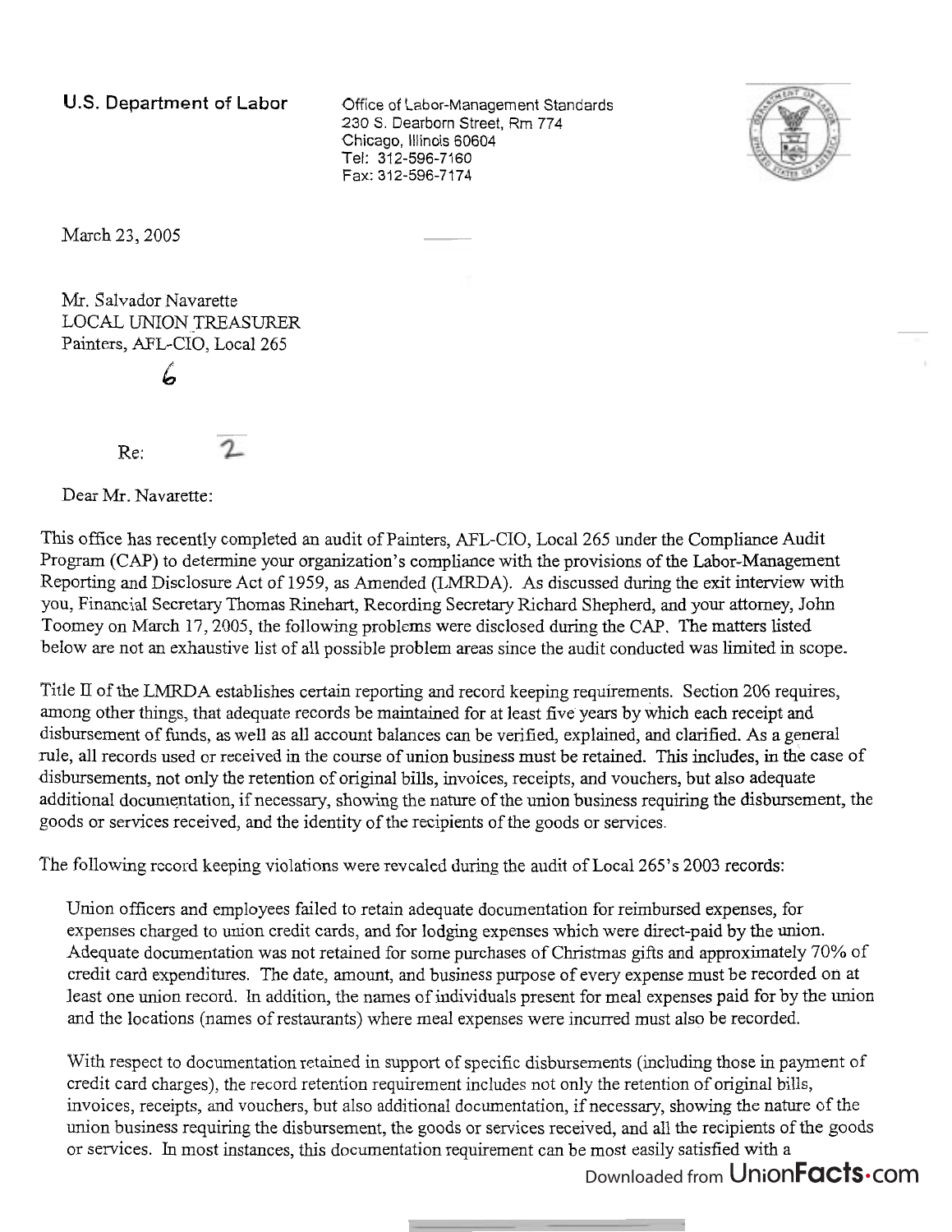sufficiently descriptive receipt. If a receipt is not sufficiently descriptive, a note can be written on it providing the additional infomation. An exception may be made only in those cases where 1) other equally descriptive documentation has been maintained, and 2) there is evidence of actual oversight and control over disbursements.

Local 265 failed to retain an inventory of hats, jackets, and other property which was purchased and sold or given away. Records must be retained which account for all union property. In the case of union hats, jackets and other items sold to members, the date and amount received from every sale must be recorded in at least one record. Additionally, there was no list of fixed assets in 2003. The union has since developed such a list.

The union also failed to record in its records some receipts received fiom banks for interest earned on certificates of deposit and dues payments. Union receipts records, including official receipts and member ledger cards, must include an adequate identification of each receipt of money. The records should show the exact date that the money was received, the identity of the source of the money, and the individual amount received fiom each source. The union also failed to maintain itemized deposit slips and deposit receipts in a timely manner.

As agreed, provided that Local 265 maintains adequate documentation for its disbursements in the hture, no additional enforcement action will be taken regarding this violation.

The CAP disclosed a violation of LMRDA section 201(b), because the Labor Organization Annual Report (Form LM-2) filed by Local 265 for fiscal year ending December 31, 2003 was deficient in the following areas:

The positions of some officers who held office during the year were not reported in Schedule 9 (All Officers and Disbursements to Officers) with the total amount of payments to or for them. The names of all persons, and all of their positions, who held office during the year must be reported in Schedule 9 regardless of whether or not they received any payments from the union.

Gross salaries were erroneously reported in Schedule 9. Local 265 failed to include some reimbursements to officers in the amounts reported in Schedule 9.

Direct disbursements to officers and employees for reimbursement of expenses incurred while conducting union business must be reported in Column F of Schedules 9 and 10 (Disbursements for Official Business). In addition, indirect disbursements made to another party (such as a credit card company) for business expenses incurred by union personnel must also be reported in Column F of Schedules 9 and 10. However, indirect disbursements for business expenses incurred for transportation by a public carrier (such as an airline) and for temporary lodging expenses incurred while traveling on union business must be reported in Schedule 13 (Office and Administrative Expenses). Any direct or indirect disbursements to union personnel for expenses not necessary for conducting union business must be reported in Column G of Schedules 9 and 1 0 (Other Disbursements).

Indirect disbursements (such as to a credit card) for meals and expenses while union officers are conducting union business should not be made when per diem allowances (for meals and miscellaneous) are already advanced, unless knowingly authorized by the membership. In the audit period, officers incurred a total of

Page 2 of 4

## Downloaded from Union**Facts** Com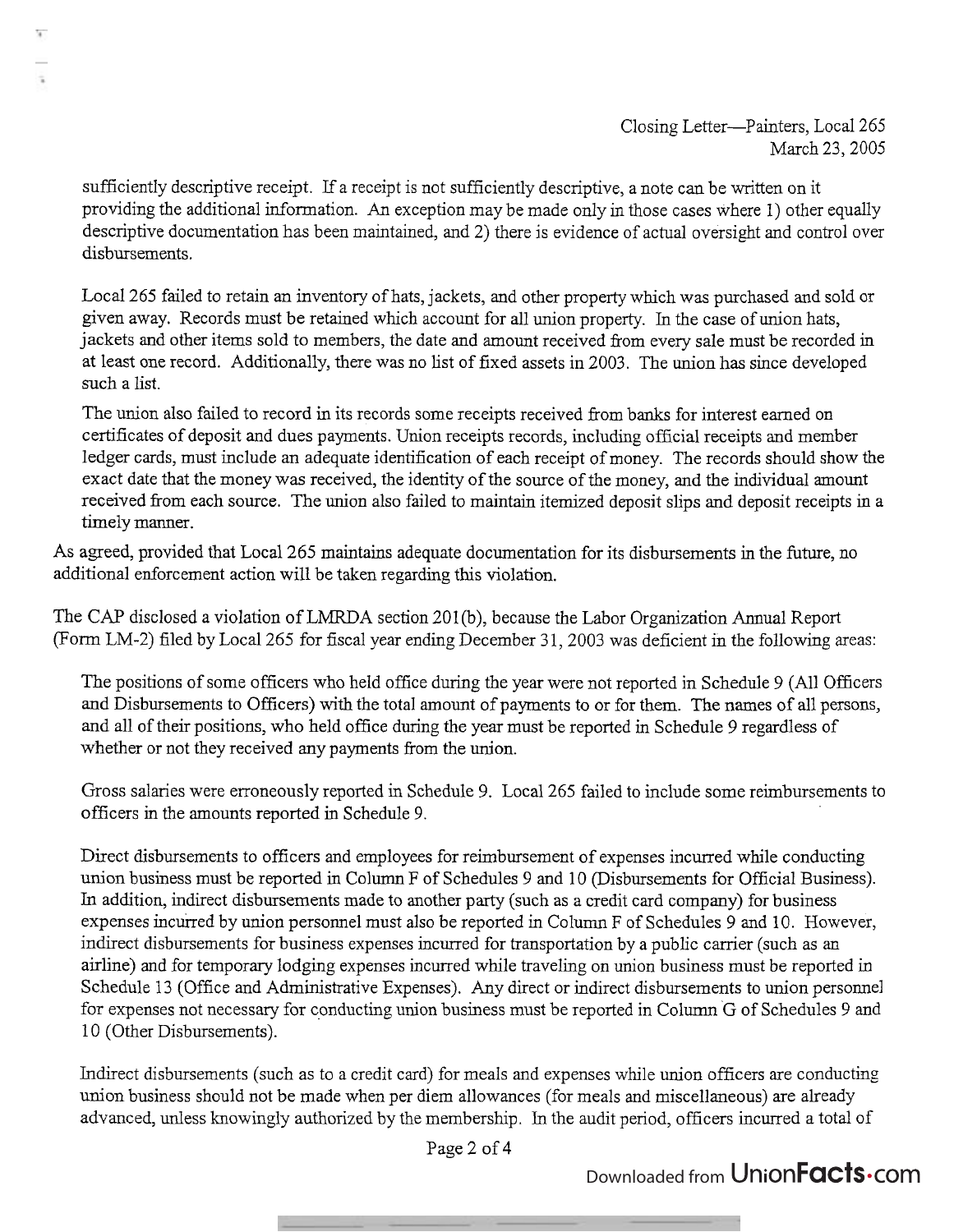\$1,3 07.54 in meal expenses on Local 265's American Express credit card after already receiving per diem allowances. Local 265 must be repaid this amount. Please forward a copy of the membership meeting minutes reflecting such reimbursement to my office by April 22,2005.

**The Co** 

Personal, non-business related expenses paid by Local 265 which were not necessary for performing union business (such as a disbursement by the union for meals when per diems were already advanced) were not reported in Column G of Schedule 9. In addition, the corresponding future repayments to Local 265 by union officers for such must be reported in item 54 and Schedule 14 (Other Receipts) in the year in which the repayment was made. The name of each individual who made repayments and the total amount repaid by each person should be clearly reported in Schedule-14. Union policies which allow personnel to make personal purchases with union credit cards or to otherwise incur personal expenses paid by the union for which the union is later reimbursed are not recommended because they are generally too vulnerable to abuse.

It will be necessary for Local 265 to file an amended LM-2 report for 2003 to correct the deficient items discussed above. The necessary reporting forms and instructions will be forwarded to your accountant Paul A. Merkel, CPA, Bansley And Kiener, LLP, whom you advised would be responsible for the amended report. You may also use the new electronic forms software available from OLMS to complete the amended reports. One copy of the amended report should be submitted to this office at the above address as soon as possible, but no later than April 22, 2005. Before mailing, review the reports thoroughly to be sure they are complete, accurate, and signed properly with original signatures.

The CAP disclosed a violation of LMRDA section 201(a) which requires that unions submit a copy of their current constitution and bylaws with its LM report when bylaw changes are made. Local 265 amended its constitution and bylaws in 2002, but a copy of the constitution and bylaws was not filed with Local 265's LM-2 'report for that year. A copy of Local 265's constitution and bylaws has now been filed.

Membership authorization of disbursements must be knowledgeable. The membership must be made aware of the circumstances surrounding a disbursement, including but not limited to, the amount, the date of disbursement, and the purpose. This should be recorded in detail in the membership meeting minutes. I further suggest that all meeting minutes should be typed.

Keep an accurate and consistent log or record of all payments to each individual officer for each fiscal year.

During the audit, I advised you that authorization of the salary amounts paid to some union officers could not be found in union records. Futher, you advised that the local issued stamp allowances during fiscal year December 31, 2003 to three officers. You also advised that the local only issues a stamp allowance to one officer. The authorization of the stamp allowance could not be found in union records. Additionally, you advised me that Local 265 paid for a union phone line in two officers' homes during the audit. You also advised me that Local 265 currently pays for a phone line in one officer's home. The authorization of the phone line could not be found in union records. I suggest that Local 265 take steps to record the authorized salary amounts, stamp allowance, and the phone line by discussing them at a future meeting and recording them in meeting minutes or some other internal document. When these have been recorded in union records, I would

Page 3 of 4

Downloaded from Union**Facts** Com